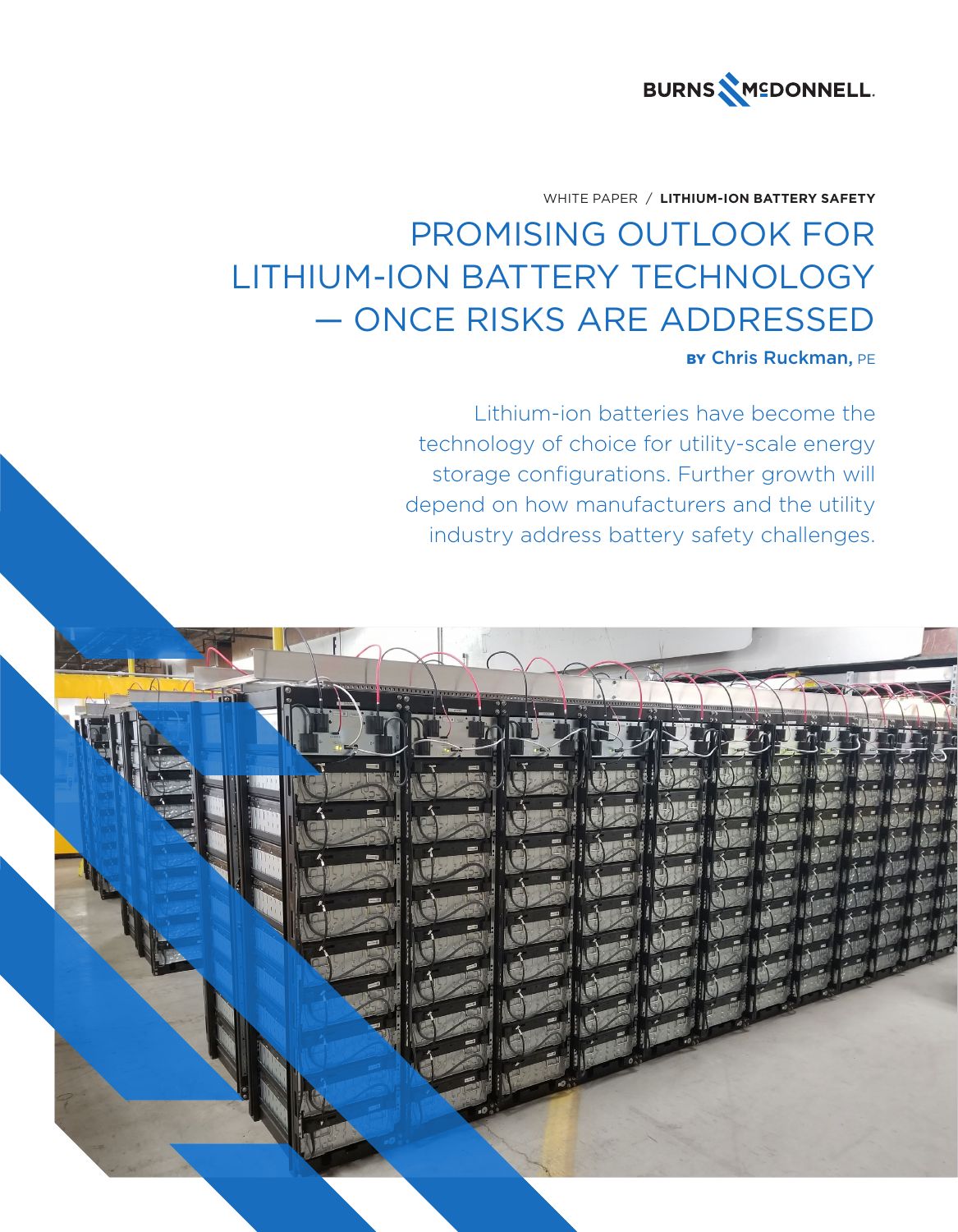## WHITE PAPER / **LITHIUM-ION BATTERY SAFETY**

Lithium-ion batteries are here to stay. Use cases are growing every day. Cell pricing continues to decline and manufacturing is ramping up to meet global demand. At the same time, battery energy density continues to improve, and manufacturers are developing more cost-effective packaging to reduce installation costs. And, finally, though current fire safety concerns are serious, they can be addressed with proper equipment selection, planning and engineering.

Any discussion about the future of lithium-ion technology typically starts with cost. In 2010, lithium battery pack pricing was around \$1,200 per kilowatt-hour (kWh) for large-scale storage configurations. As of early 2020, pack pricing was less than \$160/kWh and continuing to decline.

The past and forward pricing curve for lithium-ion batteries — similar to the historic curve seen in the photovoltaic (PV) solar industry — has dropped rapidly and consistently over the past 10 years. Assuming a forward pricing curve for lithium-ion consistent with historic PV panel pricing, it is conceivable that lithium-ion pack prices could fall below \$100/KWh by 2024 and under \$70/KWh by 2030. Unless there are breakthroughs in mining, the 2030 price point is approaching the cost of raw materials and will be driven predominately by demand for electric vehicles (EVs) as they become more predominant over internal combustion vehicles.

### BATTERY SAFETY IS A REAL ISSUE

Battery safety is a significant and justifiable concern in the industry.

With 29 confirmed lithium-ion fires in South Korea as of year-end 2019, the South Korean government issued a moratorium on new storage projects and initiated a root cause investigation that lasted five months and covered 23 of the 29 fires. The investigation determined that poor battery integration was a leading contributor to the fires. Examples of poor integration include lack of DC ground fault protection, poor humidity control, water ingress, module damage during installation, and faulty control systems.

The predominant battery cathode chemistry associated with the South Korean fires is lithium nickel manganese cobalt oxide (NMC). Alternative cathode chemistries are commercially available, including lithium nickel cobalt aluminum oxide (NCA) and lithium iron phosphate (LFP). While the initial government report did not point to battery chemistry or defects as a root cause, it is certainly a common thread that runs through the installations where fires have resulted. Though LFP has fewer installations worldwide than the cobalt-based chemistries, it has a good safety record. LFP, however, has a much lower energy density than the cobalt-based chemistries, which makes it less suited for applications where space is at a premium.

One of the drawbacks of cobalt chemistries is the cobalt itself. Cobalt is expensive and drives up the raw material cost of the battery. About 60% of the world's supply of cobalt is mined in the Democratic Republic of Congo (DRC) which has a history of human rights abuses involving child labor in its mining industry. Although a small percentage of the total cobalt mined in the DRC is associated with child labor, there is an increasing focus on sourcing conflict-free cobalt, which can increase cobalt pricing and drive manufacturers to reduce the cobalt content in batteries. Unfortunately, battery cell manufacturers must grapple with the fact that decreasing cobalt content results in inherent instability and subsequent safety issues such as thermal runaway.

### THERMAL RUNAWAY

Lithium-ion battery fires are typically the result of thermal runaway, a process caused either by battery cell manufacturing defects or some form of battery abuse. Generally, there are three forms of battery abuse: electrical (over-charging, for example), mechanical (puncturing or dropping the battery module, for example), or thermal (heating a battery beyond its temperature range, for example).

When one battery cell is abused and begins to thermally run away, the heat it produces thermally abuses adjacent battery cells and that process quickly spirals out of control. This process often results in a total loss for the batteries located near the original abuse point.

© 2020 **PAGE 2** OF 4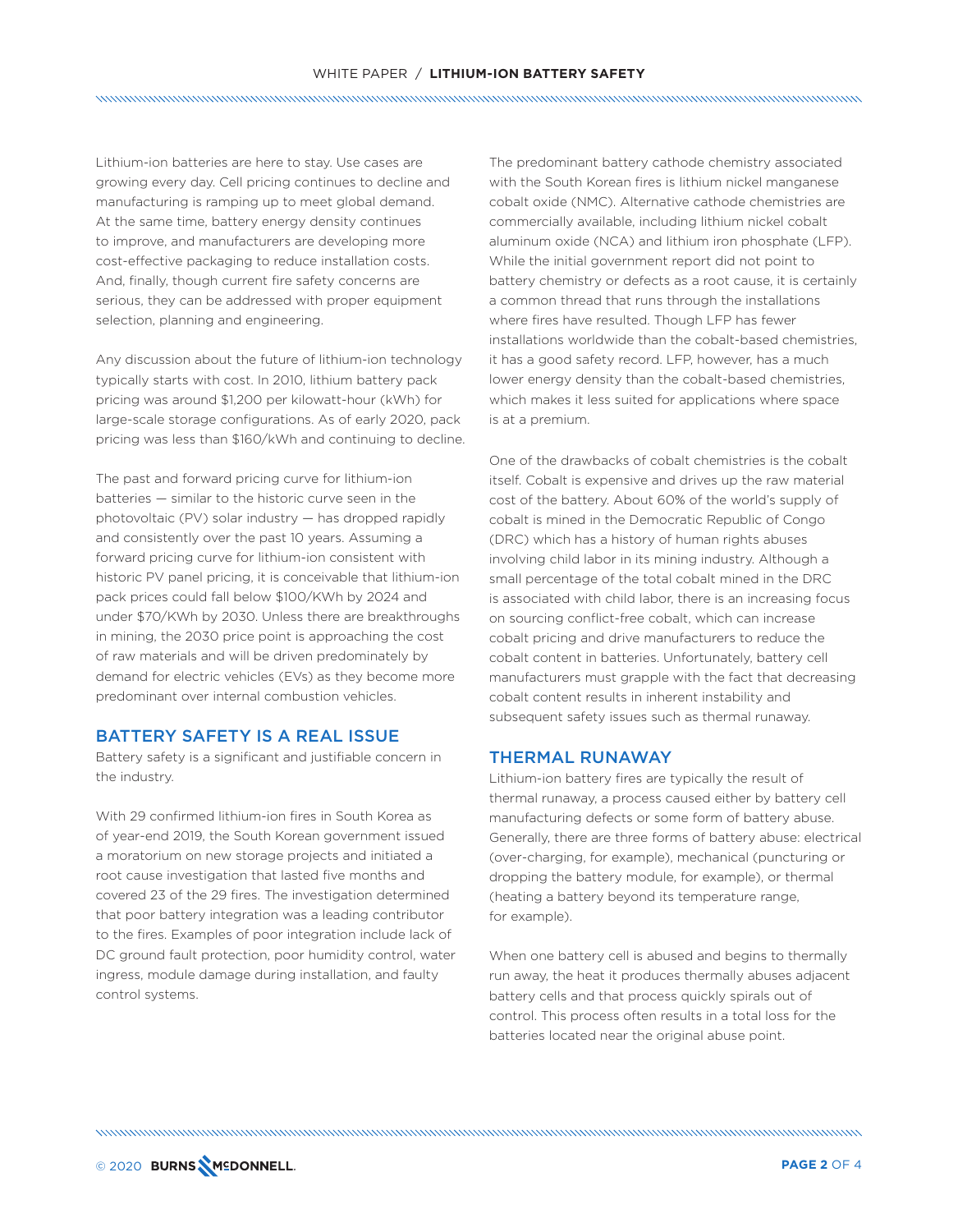## WHITE PAPER / **LITHIUM-ION BATTERY SAFETY**

# **CONVENTIONAL** SUPPRESSION INEFFECTIVE

Most typically, battery storage containers have been outfitted with a clean agent or aerosol-type fire prevention system. These have been shown to be very ineffective at controlling the thermal runaway process.

Because thermal runaway is an exothermic process, the associated battery cells must be cooled below their thermal runaway temperature to stop the process. Otherwise, the runaway will continue to spread to adjacent cells. Unfortunately, gaseous fire agents have not been shown to have any appreciable cooling effect. They also typically require both heat and smoke to actuate and it is likely that multiple battery cells have already gone into thermal runaway before enough heat is generated to trigger the heat sensor. At this point, without the ability to cool the battery cells, it is too late to effectively stop the process.

Traditional water-based suppression systems also present problems. These systems are typically designed with sprinkler piping and heads routed above the racks. This means that the sprinkler system, once activated, is only effective at reaching the very top module in each rack. Since thermal runaway events can result in flames emitting from one or more sides of the module (and not necessarily the top), sprinkler head placement becomes critical. Water-based systems must cool the module at the precise location experiencing a thermal event and may require spraying all six sides of the module to be effective.

## OFF-GAS DETECTION MAY BE BEST ALTERNATIVE

When a lithium-ion battery cell is damaged, it will typically release volatile organic compounds (VOCs) as a result of electrolyte vaporization and a subsequent rupture of the cell packaging. If the abuse continues, smoke and heat follow shortly thereafter. The period between off-gas release and smoke beginning can range from seconds to minutes depending on a variety of factors and typically precedes other early warning signs, including cell voltage and temperature excursions, by minutes.

Off-gas detection systems are commercially available that can sense the VOCs released as a result of cell

damage. These systems consist of small sensors placed on the battery racks and wired back to a controller that determines the presence of abnormal levels of VOCs. Upon detection of an off-gas event, the system can initiate an alarm and shutdown of the battery. By detecting the damage before the thermal process begins, off-gas detection systems may be one of the only external protective devices available today that can effectively prevent thermal runaway.

#### ENVIRONMENTAL CONCERNS

When water has been used to fight lithium-ion battery fires, runoff has later been tested and found to contain a number of hazardous substances including mercury and other heavy metals. At this time, there are no known U.S. federal standards that address fire event water runoff from lithium-ion batteries and state/local standards are inconsistent at best.

Without clear regulatory guidance, it is important that the industry develop more coordinated and cohesive methods for preventing runoff of hazardous materials at large-scale lithium-ion battery installations. It is recommended that any firewater runoff be tested before being conveyed to any public sanitary or wastewater system.

## EDUCATING FIRST RESPONDERS

When considering the installation of a new lithium-ion energy storage facility, one of the first contacts should be with the local fire marshal or other authority having jurisdiction (AHJ) to discuss the fire risk.

According to the hazardous materials code under National Fire Protection Association (NFPA) Section 400, lithium-ion battery fires are considered a Class D (Metal) fire. Thus, different firefighting techniques are required, as conventional tactics might make a lithium-ion fire worse. Therefore, it's vitally important to proactively communicate with fire departments, talking early and often so they understand the hazards of these unique systems and can adequate prepare for any issues.

A prudent additional step would be placing signage on buildings or containers giving firefighters information about the types of batteries inside and the types of chemistries associated with those batteries.

© 2020 **PAGE 3** OF 4